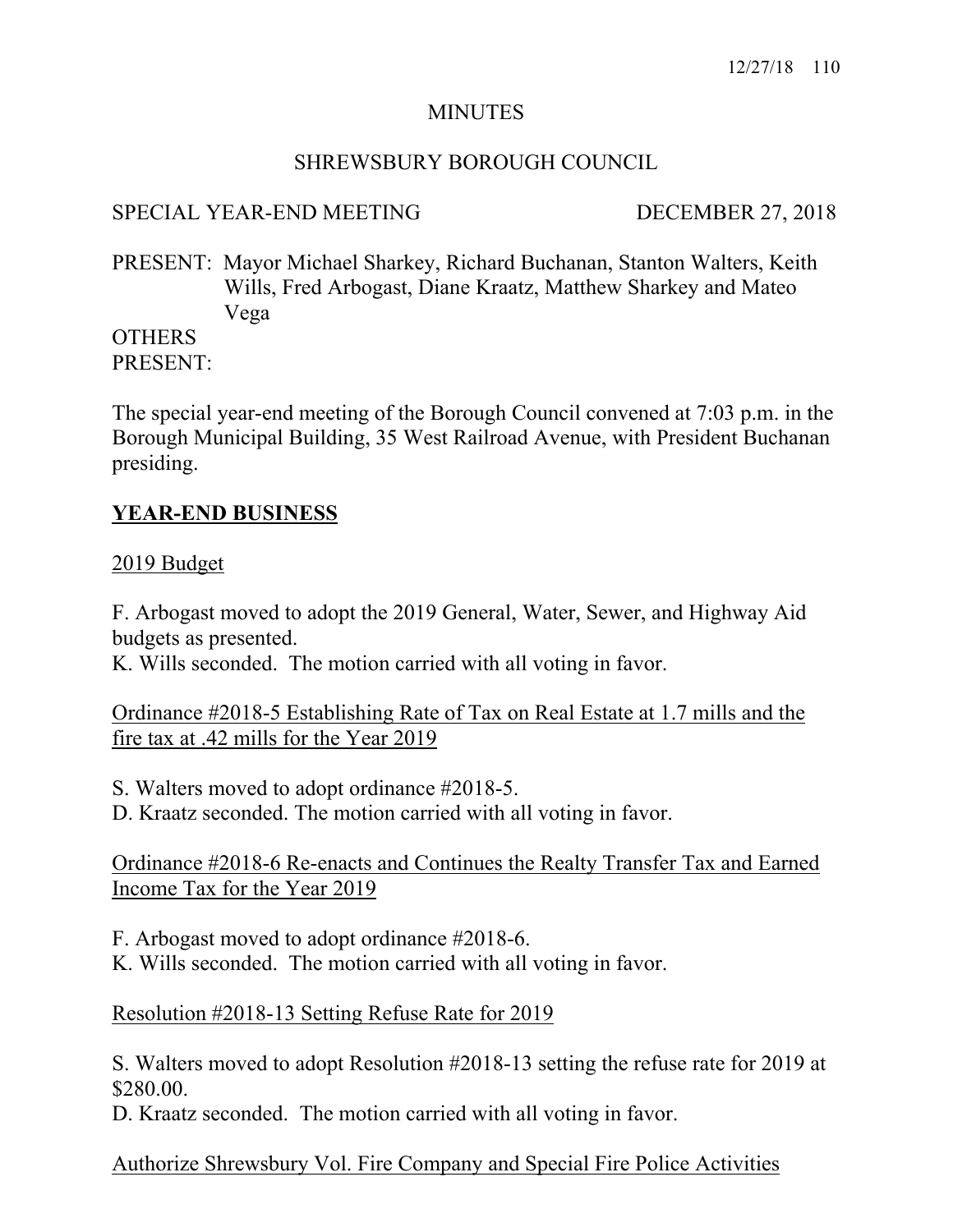The 2019 list presented included the following:

- Annual Carnival (June/July)
- Golf Tournament (Spring)
- Circus (Spring/Summer)
- Fire Prevention Class for Spirit Trust Lutheran Home (currently held in September)
- Fall Festival (currently held in the Fall)
- Fire Prevention Day at Shrewsbury Elementary School (currently held in October)
- Fire Prevention Open House Detail (currently held in October)
- Santa Rides on Fire Engine (December)
- YWCA Sprint Triathlon at Lake Redman, and through Springfield Township (June)
- National Day of Prayer (Dallastown Ministerium) May
- Dallastown School 5K Run/Bike Ride
- Dallastown Memorial Day Parade (American Legion) (currently May)
- St. Joseph's 5K Run, Dallastown
- Dallastown Area High School Graduation
- National Night Out Dallastown Borough (currently August)
- Dallastown Recreation Carnival (currently August)
- Dallastown Home Football Games
- Station 35 Rescue Fire Company Open House
- Dallastown Borough Halloween Parade (currently October)
- Dallastown Borough Witch Watch (currently October)
- Christmas in Dallastown (currently November)
- Dallastown Borough Santa Comes to Town (currently November)
- Webb's Lights, Chestnut Hill Road, York Township (currently held in December)
- Dallastown Wildcat 5K Run (currently held in December)
- Funerals and Memorial Services in Dallastown Borough
- Felton Borough Street Fair (currently May)
- Stewartstown Borough Carnival (usually July)
- Jefferson Borough Carnival (usually July)
- Fawn Grove Borough Old Tyme Days (July)
- Kennard Dale High School Graduation (June)
- Hollow Haunted Trail, Fawn Grove Borough (usually October/November)
- New Freedom Lions Club Carnival (usually July)
- SRPD National Night Out held at carnival grounds

F. Arbogast moved to approve the list of activities presented by the fire company pursuant to Resolution 2018-5.

D. Kraatz seconded. The motion carried with all voting in favor.

S. Walters mentioned that Southern Regional Police Department's National Night Out was not listed.

F. Arbogast accepted the addition of the National Night Out to Exhibit A.

D. Kraatz confirmed acceptance.

Other events will be approved as presented throughout the year.